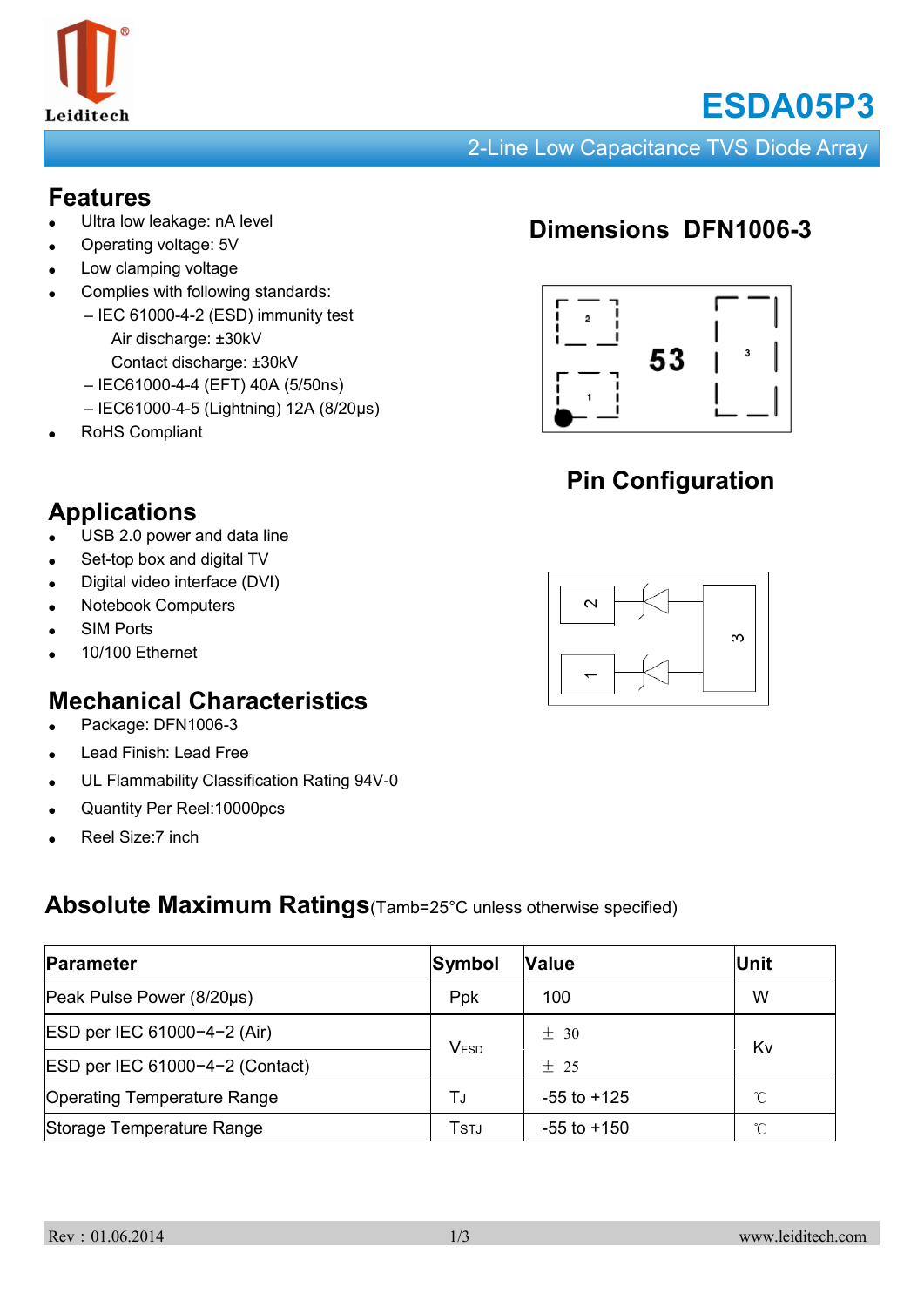

### **Electrical Characteristics**(TA=25°C unless otherwise specified)

| Part Number | Device  | V <sub>RWM</sub> | $V_{\sf BR}$ | $\mathsf{V}\mathrm{c}$<br>@1A<br>(mA) |    | Vc    |      | <b>IR</b><br>μA | ⌒<br>U<br>(Pf) |
|-------------|---------|------------------|--------------|---------------------------------------|----|-------|------|-----------------|----------------|
|             | Marking | (V)              | (V)          |                                       |    | (Max) | (@A) | (Max)           | 'Typ.)         |
| ESDA05P3    | 52      | ৩                | 6            |                                       | 10 | 15    |      | 0.05            | 80             |

## **Characteristic Curves**

#### **Fig2. ESD Pulse Waveform (according to IEC 61000-4-2) Fig1. 8/20**µ**s Pulse Waveform** 120 100% **TEST** Percent of Peak Pulse Current % tr Peak Value I<sub>PP</sub> 90% WAVEFORM Percent of Peak Pulse Current % 100 I<sub>PP</sub> - Peak Pulse Current - % of I<sub>PP</sub> PARAMETERS I<sub>PP</sub> - Peak Pulse Current - % of I<sub>PP</sub> t<sub>r</sub>=8µs 80  $t_{d}$ =20 $\mu$ s 60 40  $-t_d=t$  I<sub>PP</sub>/2 10% 20  $-{\rm tr} = 0.7 \sim 1$ ns  $\vert$  Time (ns) 0 30ns 0 5 10 15 20 25 30 60ns  $t - Time (µs)$